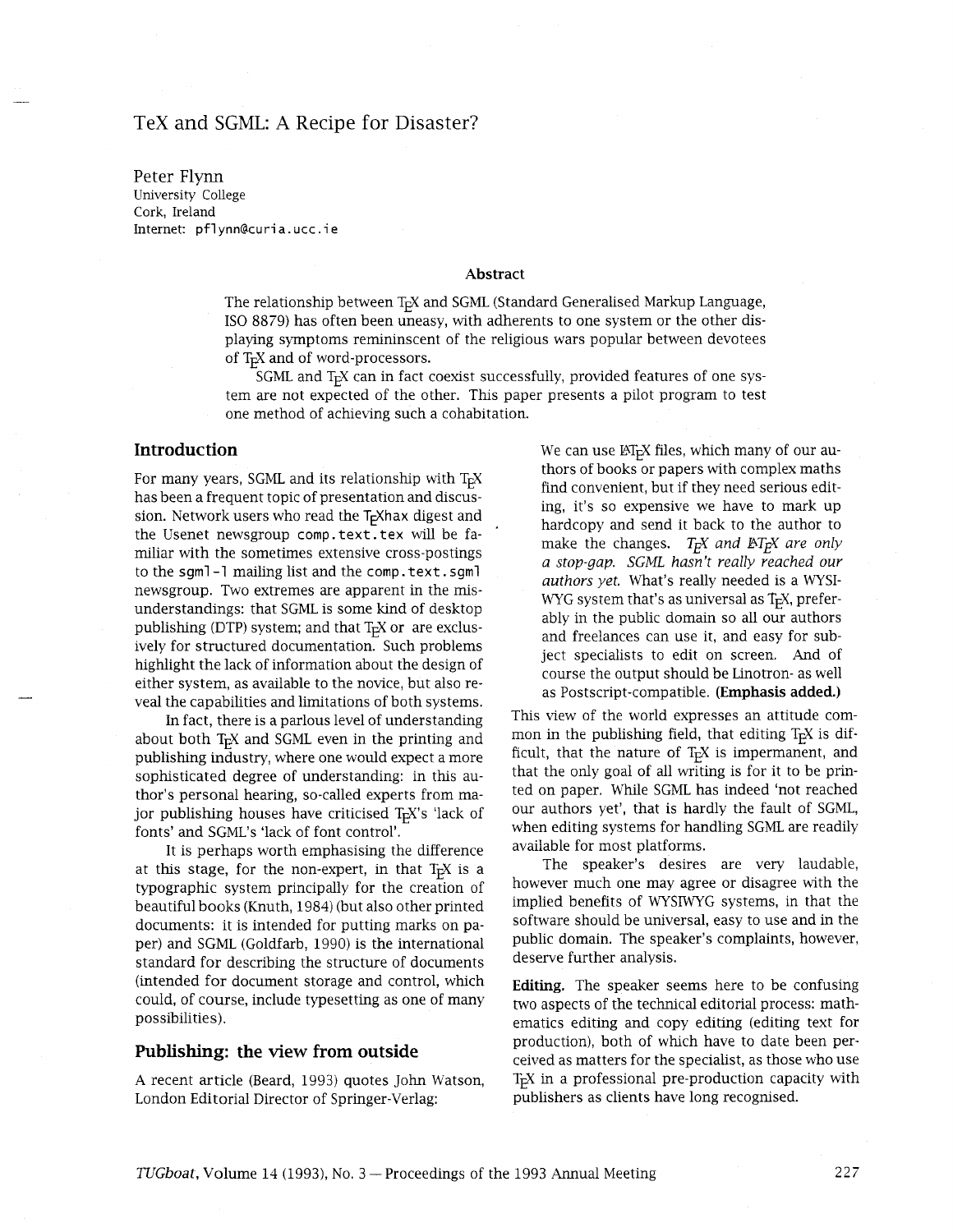In the confusion, sight has been lost of the fact that editing a file of  $T<sub>F</sub>X$  source code need be no more of a problem than editing any other kind of file, if an adequate macro structure is provided, and it is probably less of a problem the better structured the text is. If the publisher's authors are unable or unwilling to adhere to the very straightforward guidelines put out by most publishers, it would appear a little ingenuous to blame  $T<sub>F</sub>X$  for their deficiencies.

There are large numbers of literate and numerate graduates with sometimes extensive  $T<sub>F</sub>X$  experience: if (as seems to be implied) editing may now be entrusted to authors, a publisher has little excuse for not employing some of these graduates on non-specialist editorial work. It is, however, as unnerving to hear publishers so anxious to encourage authors to undertake pre-press editing as it would be to hear them encourage non-mathematicians to undertake mathematical editing: it is precisely because the authors do not normally possess the specialist knowledge to do this that the work is handled by in-house or contract editors. The mechanics of editing a  $T_F X$  document are not especially difficult, given proficiently-written macros, and there are some crafty editor programs around to assist this task. Training courses in elementary  $T<sub>F</sub>X$  abound, so if a publisher is serious about cutting pre-press costs by using  $T<sub>E</sub>X$ , the way lies open.

The typographic skll resides in implementing the layout: taking the typographer's specifications and turning them into  $T<sub>F</sub>X$  macros to do the job, ideally leaving the author and subsequent editor with as little trouble as possible to get in the way of the creative spirit. The implementation of design is, however, increasingly being left to the author, who may understandably resent having to undertake what is usually seen as a task for the publisher, and who may be ill-equipped to perform this task (Fyffe, 1969), especially if a purely visual DTP system is being used.

**Impermanence.**  $T<sub>F</sub>X$  has been around for nearly 15 years, longer than any other DTP system, and quite long enough for the mantle of impermanence to be shrugged off: there is no other system which can claim anywhere near that level of stability and robustness. However, the present writer would be among the first to disclaim any pretensions on the part of T<sub>F</sub>X to being the final solution to a publisher's problems (although properly implemented it has no difficulty in seeing off the competition). It is difficult, however, to understand what  $T<sub>F</sub>X$  is supposed to be a stop-gap for, because the logical conclusion a reader might draw from the quotation above is that

SGML is some kind of printing system, which it is not, although it can be used for that purpose (for example, in conjunction with something like  $T<sub>F</sub>X$ ).

**Printing as a goal.** WYSIWYG T<sub>E</sub>X systems exist for both PCs and Macintosh platforms, if a user feels compelled to see type springing into existence prematurely. There are also similar editors for SGML, ranging from the simple to the sophisticated. The misconception seems to be that printing on paper is always going to be the goal of the writer and the publisher, but even if we accept this goal as the current requirement, there appears to be no reason why both T<sub>E</sub>X and SGML cannot be used together to achieve this.

The increasing importance being attached to hypertext systems, especially in academic publishing, is amply evidenced by the presentations at scholarly conferences, for example (Flynn, 1993) the recent meeting of the Association for Literary and Linguistic Computing and the Association for Computing and the Humanities. While paper publication will perhaps always be with us, alternative methods are of increasing importance, and systems such as SGML are acknowledged as providing a suitable vehicle for the transfer and storage of documents (Sperberg-McQueen and Burnard, 1990) requiring multiple presentations.

**Software development.** Before we leave this analysis, it is worth asking if publishers who are seeking an easy-to-use, widely-available, public-domain WYSIWYG-structured editor would be prepared to back their demands with funding for the development of such a system. Organisations such as the Free Software Foundation are well-placed to support and coordinate such an effort, and there are ample human resources (and considerable motivation) in the research and academic environment to achieve the target.

### **Document Type Disasters**

The newcomer to SGML is often perplexed by the apparent complexity of even simple Document Type Definitions (DTDs, which specify how a document is structured). Although there are several excellent SGML editors on the market, many users are still editing SGML in a plain file editor with perhaps the use of macro key assignments to speed the use of tags and entity references. Worse, the task of getting the document printed in a typographic form for checking by proofreaders who are unfamiliar with SGML can present a daunting task without adequate software.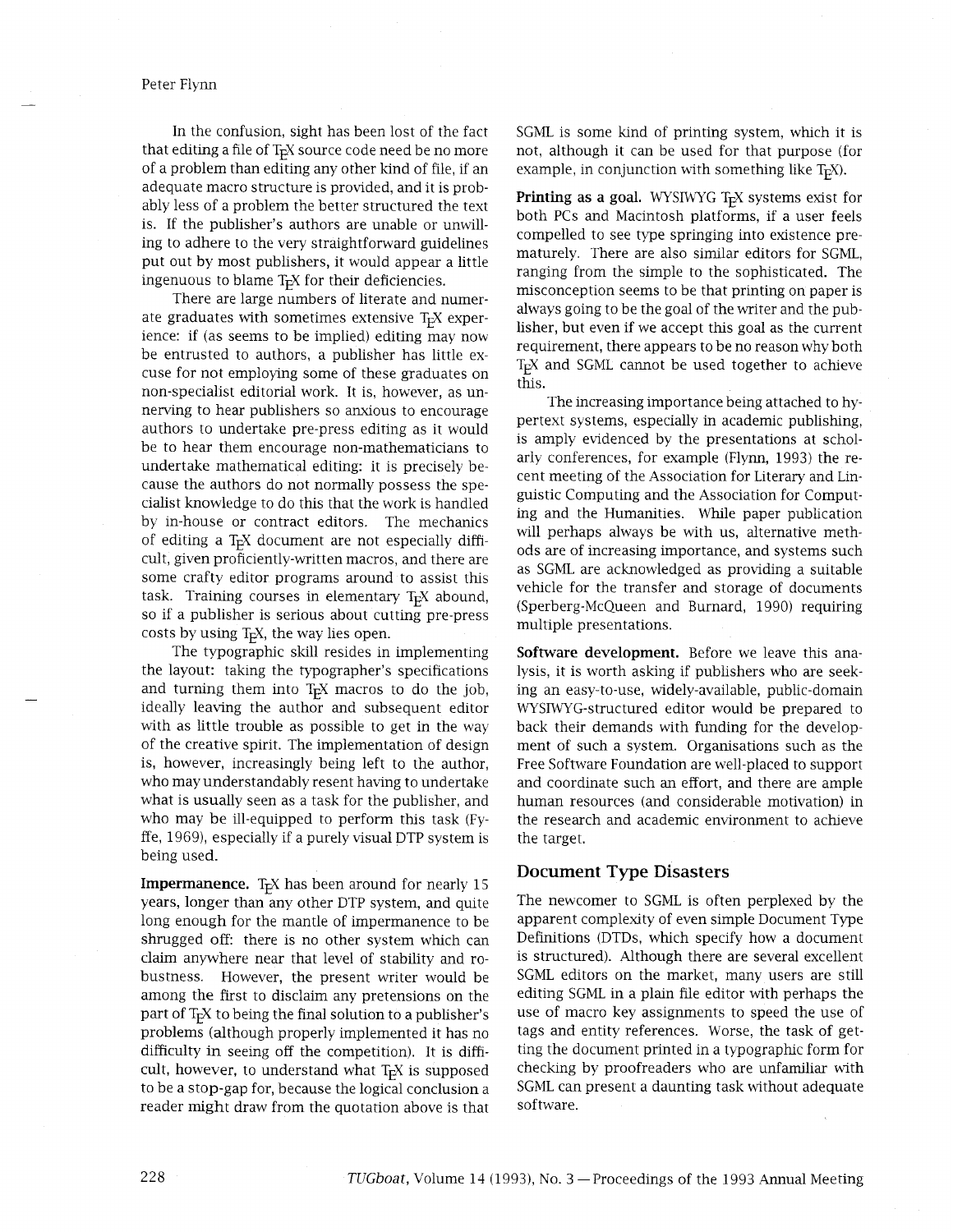while we have said that such software is readily available, there are two inhibiting factors: cost and complexity. Although we are now beginning to see wordprocessor manufacturers take an interest in SGML (WordPerfect, for example), the impecunious researcher or student is still at a disadvantage, as WYSIWYG software for SGML is still expensive for an individual.

The problem of complexity is not easily solved: designing a document at the visual level of typography is already understood to be a specialist task in most cases, and designing a document structure, which is a purely conceptual task, without visual representation, is at a different level of abstraction. However, document structure design is not normally the province of the publisher's author, and should not affect the author's use of a structured-document editor, once the initial concept has been accepted.

**Into print.** The comp .text. sgml newsgroup repeatedly carries requests from intending users for details of available editing and printing software, which are usually answered rapidly with extensive details. The low level of SGML's public image (the 'quiet revolution' (Rubinsky, 1992)) indicates one possible reason why the system is still regarded with misgivings by some people.

There have been several attempts in the past to develop systems which would take an SGML instance and convert its text to a  $T_F X$  or  $\mathbb{F} T_F X$  file for printing. The earliest appears to have been Daphne, developed in the mid 1980s by the *Deutsche Forschungsnetz* in Berlin, and the most recent is gf (comp. text. sgml, 4.6.1993) from Gary Houston in New Zealand (available from the Darmstadt ftp server). Several other programs exist, including some written in  $T<sub>F</sub>X$  itself, but the principal stumbling-block seems to be the desire to make the program read and parse the DTD so that the instance can be interpreted and converted accordingly.

A DTD contains information principally about the structure of the documents which conform to it, rather than about its visual appearance. (It is of course perfectly possible to encode details on visual appearance in SGML, but this is more the province of the analyst or historian, who wishes to preserve for posterity the exact visual nature of a document.) The DTD is used to ensure conformance, often by an editor while the document is being written or modified, or by a parser (a program which checks the syntax and conformity of an instance to its DTD). Given the easy availability of various versions of a formal SGML parser (sqmls, from various ftp archives), there seems to be little point in embedding that process again in a formatter. Indeed, one conversion system reported to this author takes the route of using sgml s output as its input.

Through all these systems, however, runs the thread that somewhere in the SGML being used must reside all the typographical material needed to make the conversion to  $T<sub>F</sub>X$  (or indeed any typographical system) a one-shot process. As has been pointed out, this implies that the author or writer using SGML to create the document must embed all the necessary typographical data in the instance. Yet this is entirely the opposite of the natural use of SGML, which is to describe document *structure* or *content,* not its appearance. Predicating typographic matters ties the instance to one particular form of appearance, which may be wholly irrelevant.

**Style and content.** One of T<sub>E</sub>X's strongest features is that of the style file, a collection of macros to implement a particular layout or format. In particular, where this uses some form of standardised naming for the macros, as with  $\mathbb{MT}_{F}X$  or eplain, the portability of the document is greatly enhanced. A single word changed in the documentstyle and the entire document can be re-typeset in an entirely different layout, with (usually) no further intervention.

The convergence of SGML and  $T_FX$  for the purposes of typesetting brings two main advantages: the use of T<sub>F</sub>X's highly sophisticated typesetting engine and the formally parsed structure of the SGML instance. In such a union, those elements of the DTD which do have a visual implication would migrate to a macro file, in which specific coding for the visual appearance *of the current edition* could be inserted, and the SGML instance would migrate to a  $T<sub>F</sub>X$  or  $\Delta E$ <sub>F</sub>X file which would use these macros.

In this way, we would avoid entirely the predication of form within the SGML: it becomes irrelevant for the author to have to be concerned with the typographic minutiae of how the publication will look in print (although obviously a temporary palliative can be provided in the form of a WYSIWYG editor). We also avoid tying the instance to any one particular layout, thus enabling the republication (or other reuse) in a different form at a later date with a minimum of effort.

The most undemanding form of conversion is thus one where the appearance is completely unreferenced in the SGML encoding. This means that the publisher (or typesetter) has all the hooks on which to hang a typographic implementation, but is not restricted or compelled to use any particular one of them.